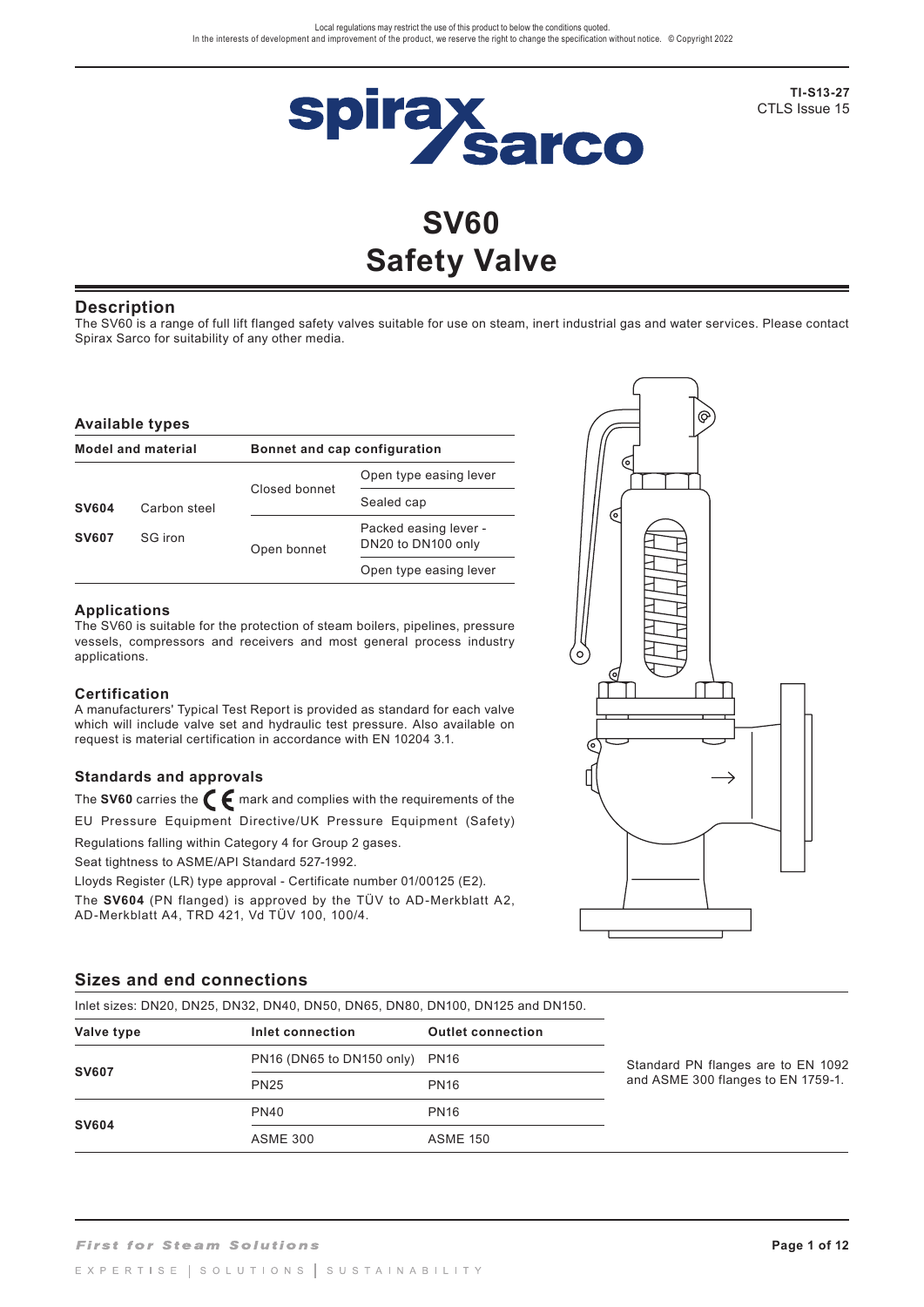# **Pressure/temperature limits - SV604**



| Body design conditions                                        |         |                       |                 |                    |                 |                     | <b>PN40</b>     |
|---------------------------------------------------------------|---------|-----------------------|-----------------|--------------------|-----------------|---------------------|-----------------|
|                                                               |         |                       |                 | Size               | Saturated steam | Air                 | Water           |
|                                                               |         |                       |                 | DN20 x DN32        | 29 bar g        | 40 bar g            | 40 bar g        |
|                                                               |         |                       |                 | DN25 x DN40        | 29 bar g        | 40 bar q            | 40 bar g        |
|                                                               |         |                       |                 | <b>DN32 x DN50</b> | 29 bar g        | 40 bar g            | 40 bar g        |
|                                                               |         |                       |                 | DN40 x DN65        | 29 bar g        | 40 bar q            | 40 bar g        |
| Set pressure range maximum                                    |         |                       |                 | DN50 x DN80        | 29 bar g        | 40 bar q            | 40 bar g        |
|                                                               |         |                       | <b>PN40</b>     | DN65 x DN100       | 29 bar g        | 32 bar g            | 32 bar g        |
|                                                               |         |                       |                 | DN80 x DN125       | 29 bar g        | 32 bar g            | 32 bar g        |
|                                                               |         |                       |                 | DN100 x DN150      | 25 bar g        | $25$ bar g          | 25 bar g        |
|                                                               |         |                       |                 | DN125 x DN200      | 20 bar g        | 20 bar g            | 20 bar g        |
|                                                               |         |                       |                 | DN150 x DN250      | 16 bar $q$      | 16 bar $q$          | 16 bar g        |
| Set pressure range minimum                                    |         |                       |                 |                    |                 |                     | $0.2$ bar g     |
|                                                               | Maximum |                       |                 |                    |                 |                     | 400°C           |
| Temperature                                                   | Minimum |                       |                 |                    |                 |                     | $-10^{\circ}$ C |
|                                                               |         |                       | Steam           |                    |                 |                     | 5%              |
|                                                               |         | Overpressure          | Liquids and gas |                    |                 |                     | 10%             |
| Performance data                                              |         |                       | Steam and gas   |                    |                 |                     | 10%             |
|                                                               |         | <b>Blowdown limit</b> | Liquids         |                    |                 |                     | 20%             |
|                                                               |         | Backpressure limit    |                 |                    |                 | 10% of set pressure |                 |
| Designed for a maximum inlet cold hydraulic test pressure of: |         |                       |                 |                    |                 |                     | 60 bar g        |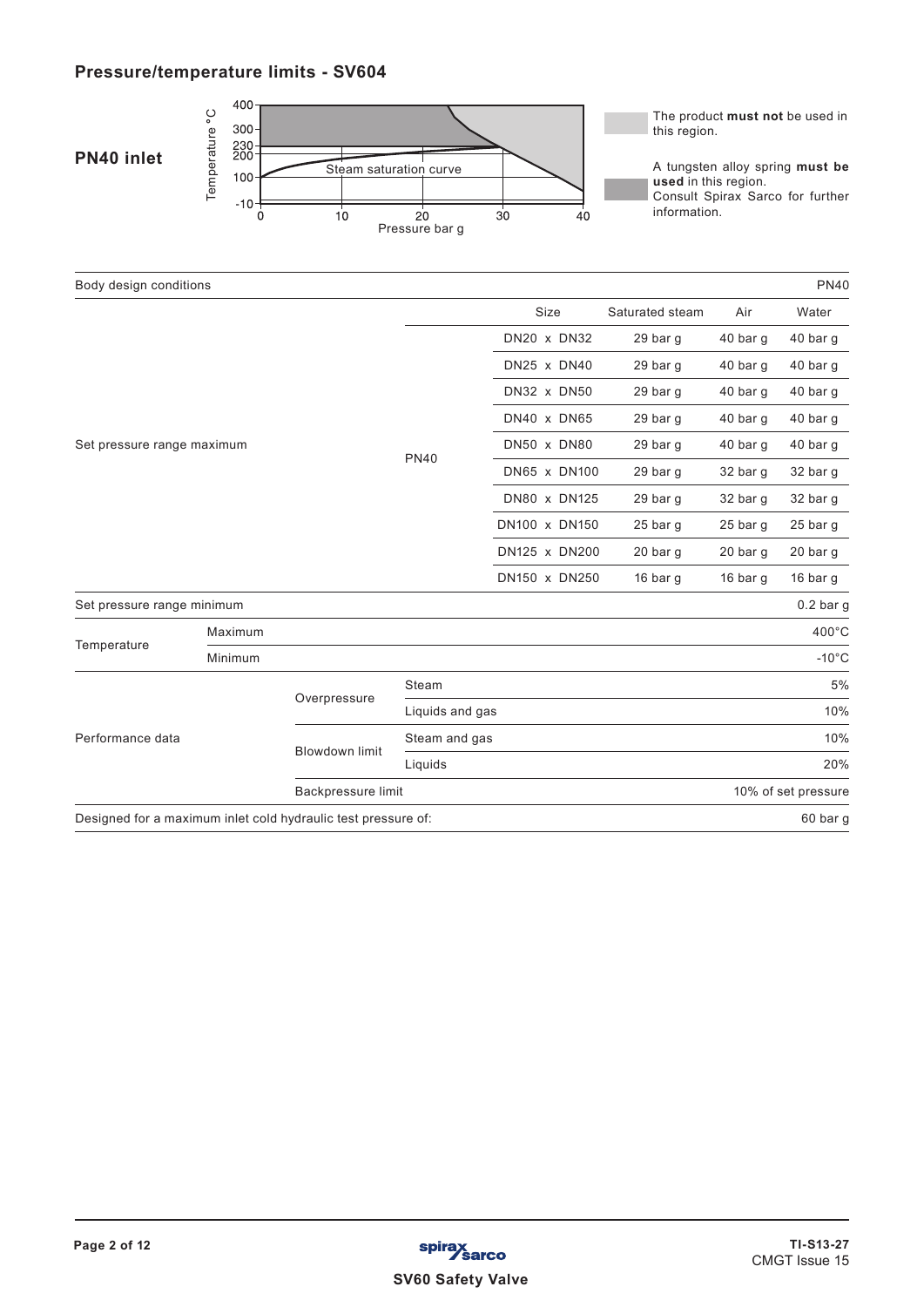### **Pressure/temperature limits - SV607**



|                                                  | Maximum |                       |                 | JJU U               |
|--------------------------------------------------|---------|-----------------------|-----------------|---------------------|
| Temperature                                      | Minimum |                       |                 | $-10^{\circ}$ C     |
|                                                  |         |                       | Steam           | 5%                  |
|                                                  |         | Overpressure          | Liquids and gas | 10%                 |
| Performance data                                 |         | <b>Blowdown limit</b> | Steam and gas   | 10%                 |
|                                                  |         |                       | Liquids         | 20%                 |
|                                                  |         | Backpressure limit    |                 | 10% of set pressure |
| Designed for a maximum inlet cold hydraulic test |         |                       | <b>PN25</b>     | 38 bar g            |
| pressure of:                                     |         |                       | <b>PN16</b>     | 24 bar g            |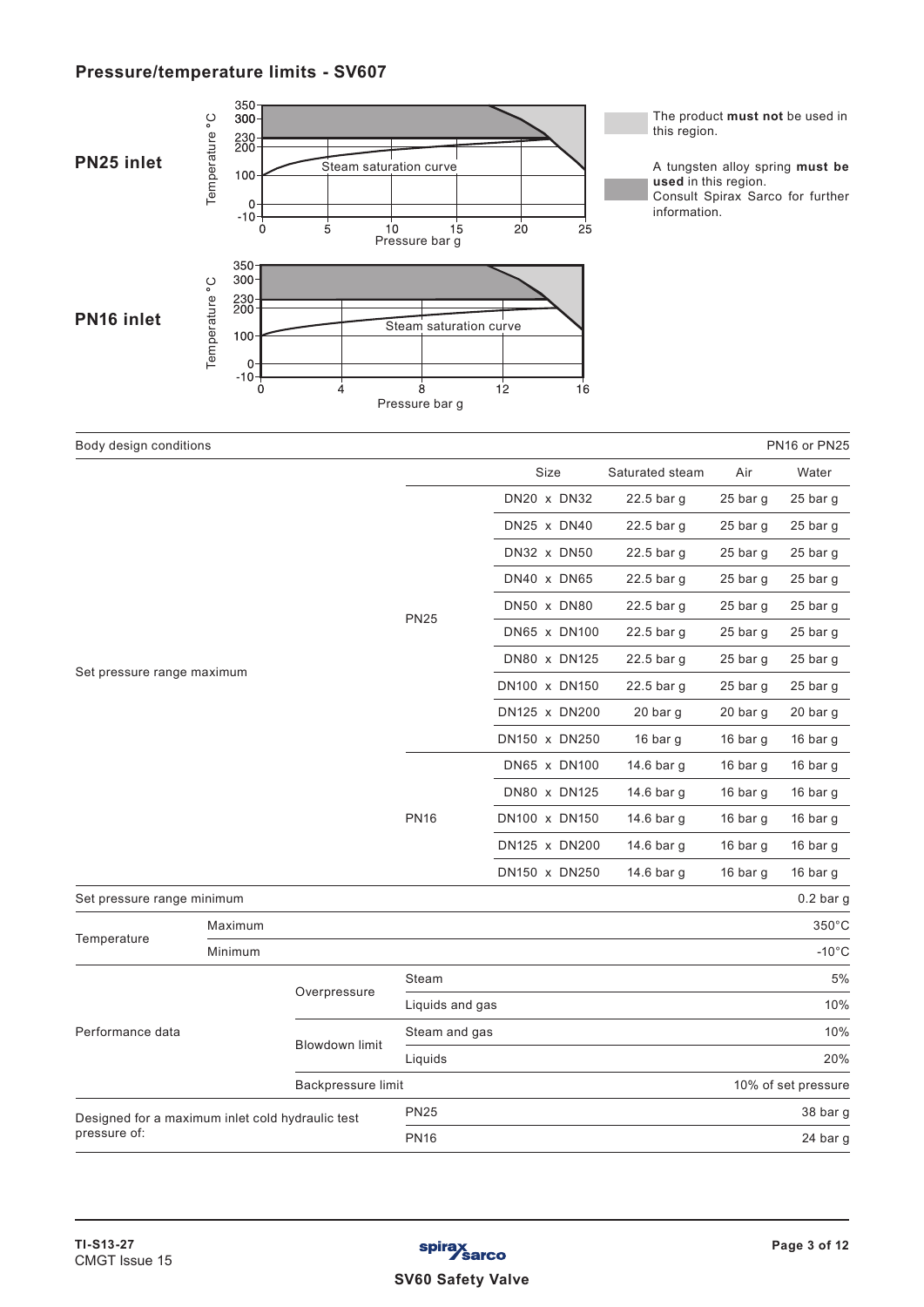### **Materials**







**Packed easing lever** (DN20 to DN100 only)

| No.   | Part          |                                   | <b>Material</b>                                                         | SV607/SV604                                    |
|-------|---------------|-----------------------------------|-------------------------------------------------------------------------|------------------------------------------------|
| 1     | Body          |                                   | SG iron/carbon steel                                                    | GJS-400-18LT/1.0619 + N                        |
| 2     | Seat          |                                   | Stainless steel                                                         | DN20-DN100 1.4057 or for<br>DN125-DN150 ANC2   |
| 3     | <b>Bonnet</b> |                                   | SG iron/carbon steel                                                    | GJS-400-18LT/1.0619 + N                        |
| 4     | Cap           |                                   | SG iron                                                                 | GJS-400-15                                     |
| 5     | <b>Disc</b>   |                                   | Stainless steel,<br>hardened 47-52 HRC<br>(Hardened Rockwell 'C' Scale) | DN20-DN100 1.4021 or for<br>DN125-DN150 CA15   |
|       |               | Standard                          | Chrome-vanadium alloy steel                                             |                                                |
| 6     | Spring        | For temperatures above 230°C      | Tungsten alloy steel                                                    |                                                |
| 7     | Guide plate   |                                   | SG iron                                                                 | GJS-400-15                                     |
| 8     | <b>Skirt</b>  |                                   | Stainless steel                                                         | DN20-DN100 1.4301 or for<br>DN125-DN150 1.4308 |
| 9     | Stem          |                                   | Stainless steel                                                         | 1.4021                                         |
| 10    | Body bolts    |                                   | Steel                                                                   | <b>CK35</b>                                    |
| $11*$ | Spring plate  |                                   | Carbon steel                                                            | C45E                                           |
| $12*$ |               | Bearing ring (DN80 to DN150 only) | Stainless steel                                                         | 1.4021                                         |
| 13    | Spacer        |                                   | Stainless steel                                                         | 1.4021                                         |
| 14    |               | Adjustment screw                  | Stainless steel                                                         | 1.4021                                         |
| 15    | Lock-nut      |                                   | Zinc plated carbon steel                                                |                                                |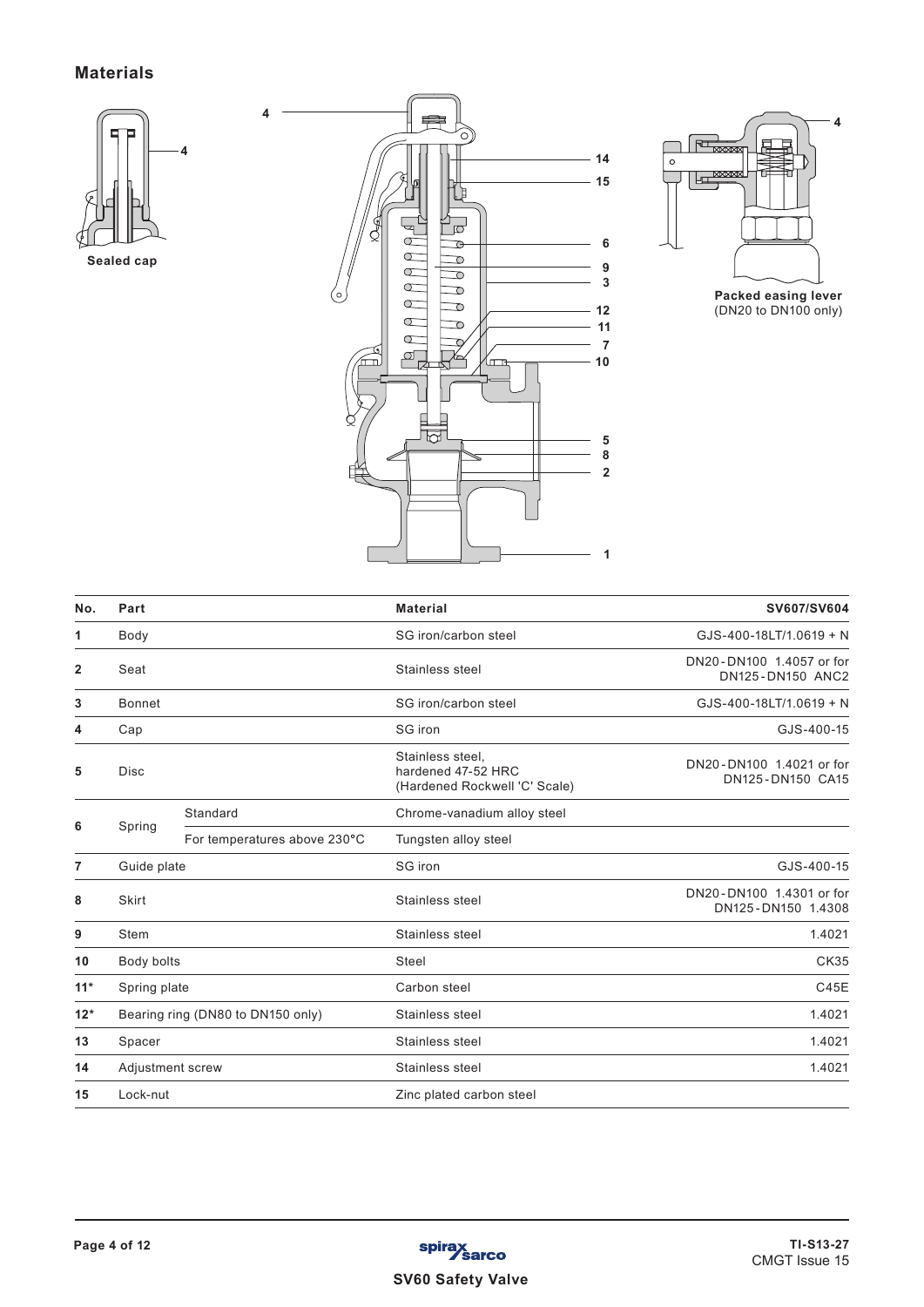### **Materials**



**Sealed cap**





| No. | Part                        | <b>Material</b>                | SV607/SV604          |
|-----|-----------------------------|--------------------------------|----------------------|
| 16  | Screw                       | Zinc plated steel              |                      |
| 17  | Collar                      | Zinc plated carbon steel       |                      |
| 18  | Lever                       | SG iron                        | GJS-400-15           |
| 19  | Cross pin                   | Zinc plated carbon steel       |                      |
| 20  | Circlip                     | Spring steel                   |                      |
| 21  | Disc pin                    | Spring steel                   | DIN 7343, A304       |
| 22  | Collets                     | Stainless steel                | 1.4021               |
| 23  | Stem ball                   | Stainless steel                |                      |
| 26  | Collar pin                  | Zinc plated carbon steel       |                      |
| 27  | Collar circlip              | Spring stainless steel         |                      |
| 28  | Packed lever spindle        | Stainless steel                | <b>ASTM A276 431</b> |
| 29  | Lifting fork                | Carbon steel                   |                      |
| 30  | Gland packing               | Graphite                       |                      |
| 31  | Gland                       | Stainless steel                | <b>ASTM A276 304</b> |
| 32  | Gland nut                   | Carbon steel                   |                      |
| 33  | Guide plate gaskets (2 off) | Reinforced exfoliated graphite |                      |
| 34  | Sealed cap gasket           | <b>Universal SA</b>            |                      |
| 35  | Packed lever cap gasket     | <b>Universal SA</b>            |                      |
| 36  | Body drain plug 1/2 BSP     | Steel                          |                      |
|     |                             |                                |                      |

**\* Note:** The spring plate (**11**) and bearing ring design (**12**) varies according to the valve size and set pressure.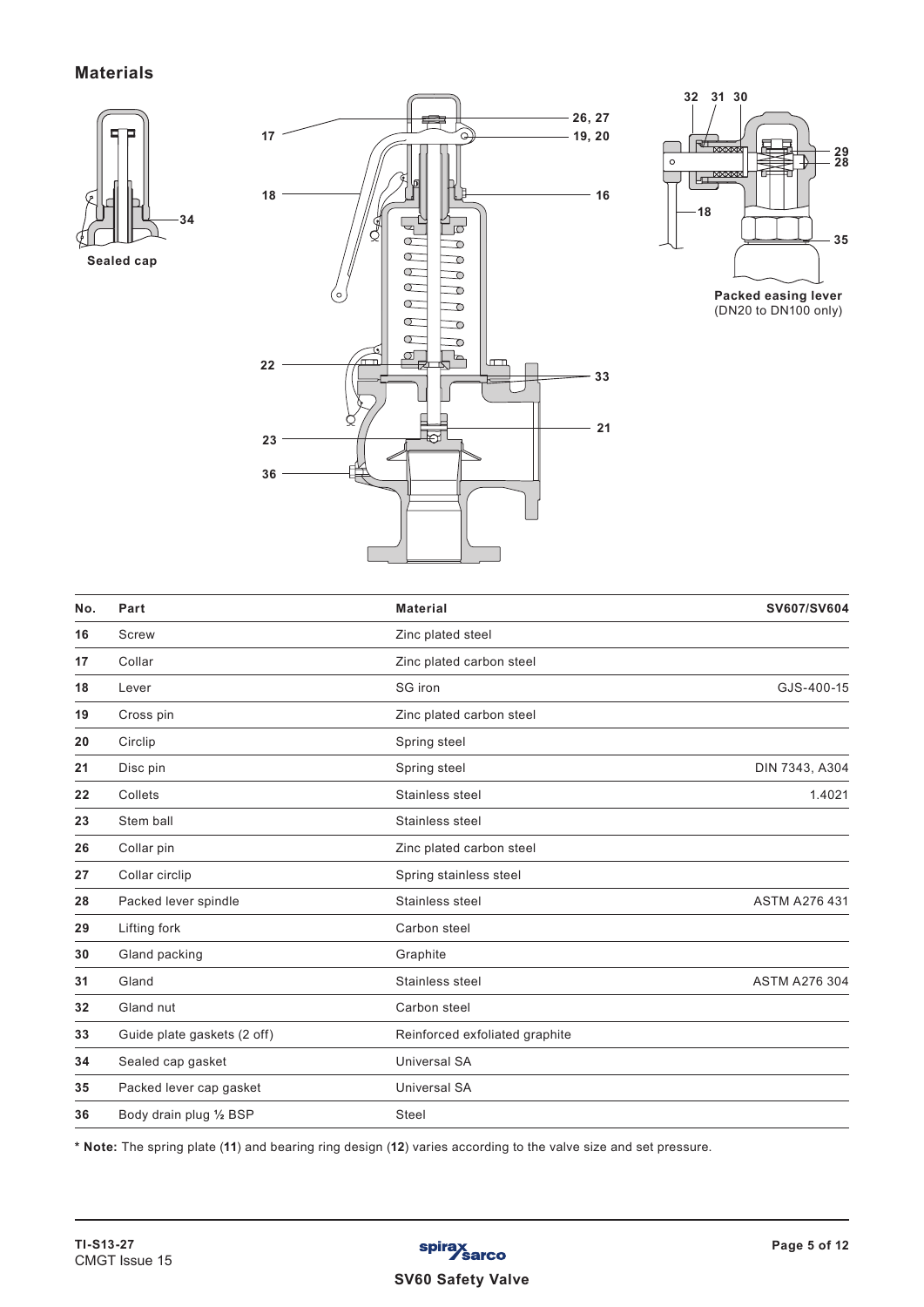**Table 1 - SV60 flow capacity for dry saturated steam in kilogrammes per hour (kg/h) (calculated at 10% overpressure. In accordance with EN ISO 4126)**

| Valve size DN in/out | 20/32 | 25/40 | 32/50 | 40/65 | 50/80 | 65/100 | 80/125 | 100/150 | 125/200 | 150/250 |
|----------------------|-------|-------|-------|-------|-------|--------|--------|---------|---------|---------|
| Flow area $(mm2)$    | 230   | 445   | 740   | 1140  | 1979  | 2734   | 4185   | 6504    | 8659    | 12272   |

| Set pressure (bar g) |      |      |         |          |         | Dry saturated steam, kg/h |        |                              |                |                          |
|----------------------|------|------|---------|----------|---------|---------------------------|--------|------------------------------|----------------|--------------------------|
| 0.5                  | 129  | 269  | 401     | 525      | 875     | 1357                      | 1889   | 3053                         | 4299           | 6203                     |
| 1.0                  | 192  | 403  | 608     | 812      | 1315    | 2014                      | 2831   | 4635                         | 6380           | 9190                     |
| 1.5                  | 254  | 538  | 816     | 1102     | 1764    | 2726                      | 3793   | 6190                         | 8502           | 12235                    |
| 2.0                  | 312  | 661  | 1005    | 1363     | 2187    | 3367                      | 4775   | 7775                         | 10665          | 15337                    |
| 2.5                  | 369  | 789  | 1187    | 1636     | 2631    | 3981                      | 5652   | 9162                         | 12791          | 18388                    |
| 3.0                  | 427  | 911  | 1354    | 1867     | 3002    | 4609                      | 6551   | 10651                        | 14805          | 21278                    |
| 3.5                  | 485  | 1023 | 1521    | 2097     | 3372    | 5251                      | 7471   | 12139                        | 16864          | 24 2 3 3                 |
| 4.0                  | 538  | 1148 | 1688    | 2326     | 3801    | 5825                      | 8289   | 13662                        | 18709          | 26883                    |
| 4.5                  | 591  | 1261 | 1854    | 2555     | 4175    | 6398                      | 9104   | 15006                        | 20549          | 29527                    |
| 5.0                  | 644  | 1374 | 2019    | 2783     | 4548    | 6970                      | 9917   | 16347                        | 22385          | 32165                    |
| 5.5                  | 697  | 1487 | 2185    | 3011     | 4920    | 7540                      | 10729  | 17685                        | 24 2 1 7       | 34798                    |
| 6.0                  | 750  | 1599 | 2350    | 3239     | 5291    | 8110                      | 11539  | 19021                        | 26046          | 37427                    |
| 6.5                  | 802  | 1711 | 2514    | 3466     | 5662    | 8678                      | 12349  | 20354                        | 27873          | 40052                    |
| 7.0                  | 855  | 1823 | 2679    | 3693     | 6033    | 9246                      | 13 157 | 21687                        | 29697          | 42673                    |
| 7.5                  | 907  | 1935 | 2843    | 3919     | 6403    | 9814                      | 13964  | 23017                        | 31519          | 45291                    |
| 8.0                  | 959  | 2047 | 3007    | 4 1 4 5  | 6773    | 10380                     | 14771  | 24346                        | 33339          | 47907                    |
| 8.5                  | 1012 | 2158 | 3 1 7 2 | 4372     | 7143    | 10947                     | 15577  | 25675                        | 35159          | 50521                    |
| 9.0                  | 1064 | 2270 | 3336    | 4598     | 7512    | 11513                     | 16382  | 27003                        | 36976          | 53133                    |
| 9.5                  | 1116 | 2381 | 3499    | 4824     | 7881    | 12078                     | 17187  | 28329                        | 38793          | 55743                    |
| 10.0                 | 1169 | 2493 | 3663    | 5049     | 8250    | 12644                     | 17991  | 29655                        | 40608          | 58352                    |
| 11.0                 | 1273 | 2715 | 3991    | 5501     | 8987    | 13774                     | 19599  | 32305                        | 44237          | 63566                    |
| 12.0                 | 1377 | 2938 | 4318    | 5952     | 9724    | 14903                     | 21206  | 34955                        | 47866          | 68780                    |
| 13.0                 | 1482 | 3161 | 4645    | 6402     | 10460   | 16032                     | 22812  | 37601                        | 51490          | 73989                    |
| 14.0                 | 1586 | 3383 | 4972    | 6853     | 11 197  | 17161                     | 24419  | 40250                        | 55117          | 79199                    |
| 15.0                 | 1690 | 3606 | 5299    | 7304     | 11934   | 18290                     | 26025  | 42898                        | 58743          | 84410                    |
| 16.0                 | 1795 | 3829 | 5626    | 7755     | 12671   | 19420                     | 27633  | 45547                        | 62371          | 89623                    |
| 17.0                 | 1899 | 4051 | 5954    | 8206     | 13408   | 20549                     | 29240  | 48196                        | 65999          |                          |
| 18.0                 | 2004 | 4274 | 6281    | 8658     | 14 14 6 | 21680                     | 30849  | 50847                        | 69630          | $\blacksquare$           |
| 19.0                 | 2108 | 4497 | 6609    | 9110     | 14884   | 22812                     | 32460  | 53504                        | 73267          |                          |
| 20.0                 | 2213 | 4721 | 6937    | 9562     | 15623   | 23944                     | 34070  | 56158                        | 76902          |                          |
| 21.0                 | 2318 | 4944 | 7266    | 10015    | 16363   | 25078                     | 35684  | 58818                        | $\blacksquare$ | $\overline{\phantom{a}}$ |
| 22.0                 | 2423 | 5168 | 7594    | 10468    | 17 103  | 26212                     | 37298  | 61479                        |                |                          |
| 23.0                 | 2528 | 5392 | 7924    | 10922    | 17844   | 27348                     | 38915  | 64 144                       | $\blacksquare$ | $\overline{\phantom{a}}$ |
| 24.0                 | 2633 | 5616 | 8253    | 11 3 7 6 | 18587   | 28487                     | 40535  | 66814                        | $\blacksquare$ |                          |
| 25.0                 | 2738 | 5841 | 8584    | 11831    | 19331   | 29626                     | 42156  | 69487                        | $\blacksquare$ | $\overline{\phantom{a}}$ |
| 26.0                 | 2844 | 6065 | 8914    | 12286    | 20074   | 30766                     | 43777  | $\qquad \qquad \blacksquare$ | $\blacksquare$ |                          |
| 27.0                 | 2949 | 6291 | 9245    | 12743    | 20820   | 31909                     | 45404  | $\blacksquare$               |                |                          |
| 28.0                 | 3058 | 6524 | 9587    | 13214    | 21590   | 33089                     | 47083  | $\blacksquare$               | $\blacksquare$ |                          |
| 29.0                 | 3163 | 6748 | 9917    | 13669    | 22333   | 34228                     | 48704  |                              |                |                          |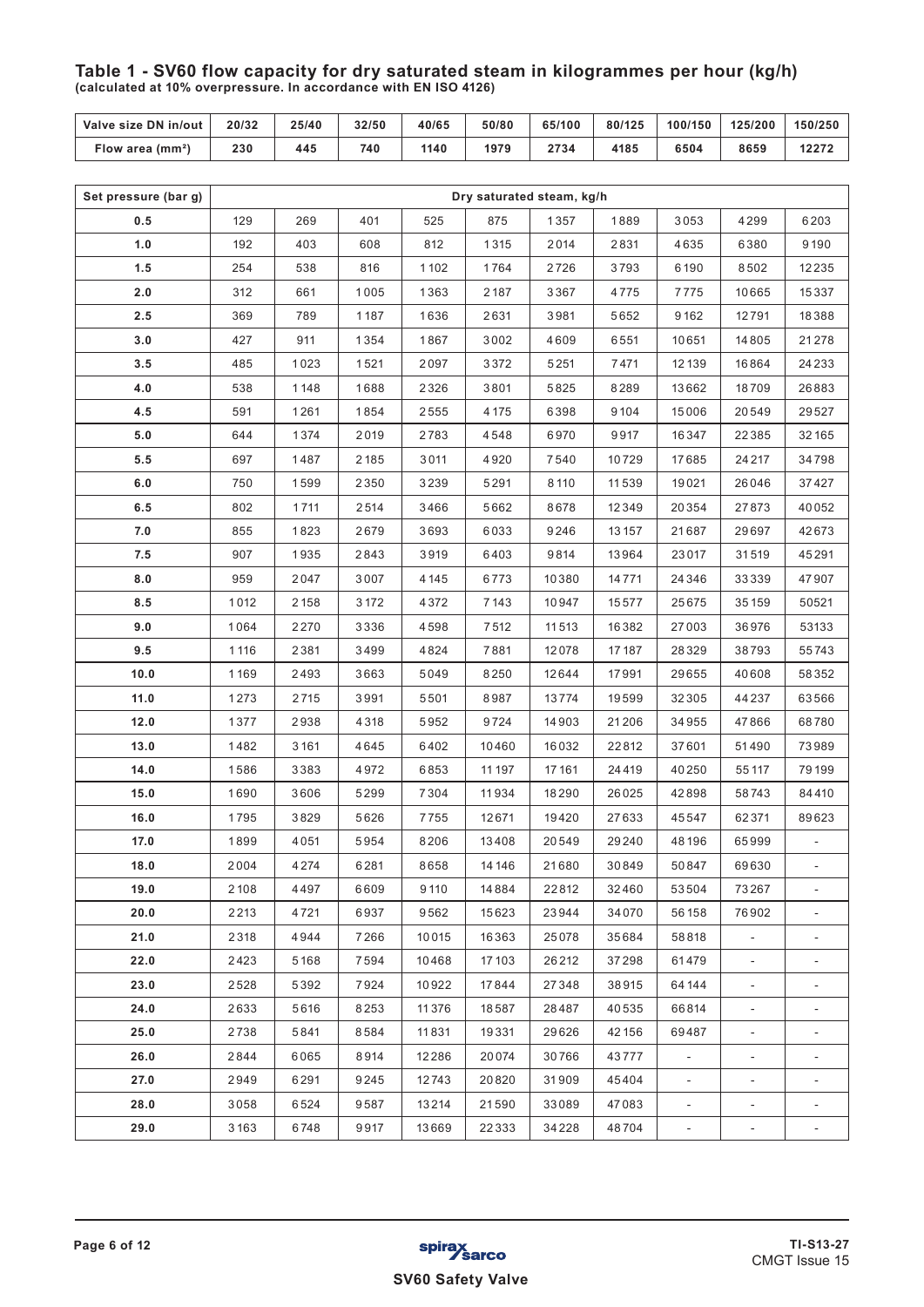### **Table 2 - SV60 flow capacity for air - normal m3/h at 0°C and 1013 mbar (calculated in accordance with AD-MERKBLATT A2 and TRD 421)**

| Valve size DN in/out   | 20/32 | 25/40 | 32/50 | 40/65 | 50/80 | 65/100  | 80/125 | 100/150 | 125/200 | 150/250 |
|------------------------|-------|-------|-------|-------|-------|---------|--------|---------|---------|---------|
| Orifice (mm)           | 17.0  | 23.8  | 30.6  | 38.0  | 50.1  | 59.0    | 73.0   | 91.0    | 105     | 125     |
| Flow area $(mm2)$      | 230   | 445   | 740   | 1140  | 1979  | 2 7 3 4 | 4 185  | 6 5 0 4 | 8659    | 12 272  |
| $\alpha$ W (P > 4 bar) | 0.78  | 0.86  | 0.76  | 0.68  | 0.64  | 0.71    | 0.66   | 0.70    | 0.72    | 0.73    |

| Set pressure (bar g) |      | Flow capacity for air m <sup>3</sup> /h |      |       |         |       |         |        |       |        |  |
|----------------------|------|-----------------------------------------|------|-------|---------|-------|---------|--------|-------|--------|--|
| 0.5                  | 145  | 304                                     | 456  | 472   | 996     | 1521  | 2 1 1 5 | 3466   | 4809  | 6955   |  |
| 1.0                  | 227  | 480                                     | 728  | 973   | 1578    | 2419  | 3383    | 5514   | 7621  | 10975  |  |
| 1.5                  | 303  | 643                                     | 975  | 1323  | 2125    | 3251  | 4572    | 7434   | 10267 | 14753  |  |
| 2.0                  | 377  | 802                                     | 1211 | 1657  | 2657    | 4062  | 5742    | 9328   | 12885 | 18509  |  |
| 2.5                  | 450  | 956                                     | 1438 | 1978  | 3171    | 4853  | 6892    | 11 195 | 15467 | 22232  |  |
| 3.0                  | 522  | 1107                                    | 1656 | 2289  | 3672    | 5627  | 8026    | 13015  | 18018 | 25924  |  |
| 3.5                  | 593  | 1255                                    | 1868 | 2591  | 4 1 6 1 | 6388  | 9146    | 14837  | 20542 | 29590  |  |
| 4.0                  | 660  | 1411                                    | 2074 | 2858  | 4670    | 7157  | 10184   | 16785  | 22986 | 33029  |  |
| 4.5                  | 728  | 1554                                    | 2285 | 3149  | 5145    | 7884  | 11219   | 18491  | 25321 | 36385  |  |
| 5.0                  | 795  | 1697                                    | 2496 | 3439  | 5619    | 8611  | 12254   | 20196  | 27657 | 39741  |  |
| 5.5                  | 862  | 1841                                    | 2706 | 3730  | 6094    | 9338  | 13289   | 21902  | 29992 | 43097  |  |
| 6.0                  | 929  | 1984                                    | 2917 | 4020  | 6568    | 10065 | 14324   | 23607  | 32328 | 46452  |  |
| 6.5                  | 996  | 2 1 2 7                                 | 3128 | 4310  | 7043    | 10793 | 15359   | 25313  | 34663 | 49808  |  |
| 7.0                  | 1063 | 2271                                    | 3339 | 4601  | 7517    | 11520 | 16393   | 27018  | 36999 | 53164  |  |
| 7.5                  | 1130 | 2414                                    | 3549 | 4891  | 7992    | 12247 | 17428   | 28724  | 39334 | 56520  |  |
| 8.0                  | 1197 | 2557                                    | 3760 | 5182  | 8466    | 12974 | 18463   | 30429  | 41670 | 59876  |  |
| 8.5                  | 1264 | 2701                                    | 3971 | 5472  | 8941    | 13701 | 19498   | 32 135 | 44005 | 63232  |  |
| 9.0                  | 1332 | 2844                                    | 4182 | 5763  | 9415    | 14428 | 20533   | 33840  | 46341 | 66588  |  |
| 9.5                  | 1399 | 2987                                    | 4392 | 6053  | 9890    | 15156 | 21567   | 35546  | 48677 | 69944  |  |
| 10.0                 | 1466 | 3131                                    | 4603 | 6343  | 10365   | 15883 | 22602   | 37251  | 51012 | 73300  |  |
| 11.0                 | 1600 | 3417                                    | 5025 | 6924  | 11314   | 17337 | 24672   | 40662  | 55683 | 80012  |  |
| 12.0                 | 1734 | 3704                                    | 5446 | 7505  | 12263   | 18791 | 26741   | 44073  | 60354 | 86724  |  |
| 13.0                 | 1868 | 3990                                    | 5868 | 8086  | 13212   | 20246 | 28811   | 47484  | 65025 | 93436  |  |
| 14.0                 | 2003 | 4277                                    | 6289 | 8667  | 14 16 1 | 21700 | 30881   | 50895  | 69696 | 100148 |  |
| 15.0                 | 2137 | 4564                                    | 6711 | 9248  | 15110   | 23154 | 32950   | 54306  | 74367 | 106860 |  |
| 16.0                 | 2271 | 4850                                    | 7132 | 9828  | 16059   | 24609 | 35020   | 57717  | 79038 | 113572 |  |
| 17.0                 | 2405 | 5137                                    | 7554 | 10409 | 17008   | 26063 | 37090   | 61129  | 83709 |        |  |
| 18.0                 | 2539 | 5424                                    | 7975 | 10990 | 17957   | 27517 | 39159   | 64540  | 88380 |        |  |
| 19.0                 | 2674 | 5710                                    | 8397 | 11571 | 18906   | 28972 | 41229   | 67951  | 93051 |        |  |

# **Continued on next page**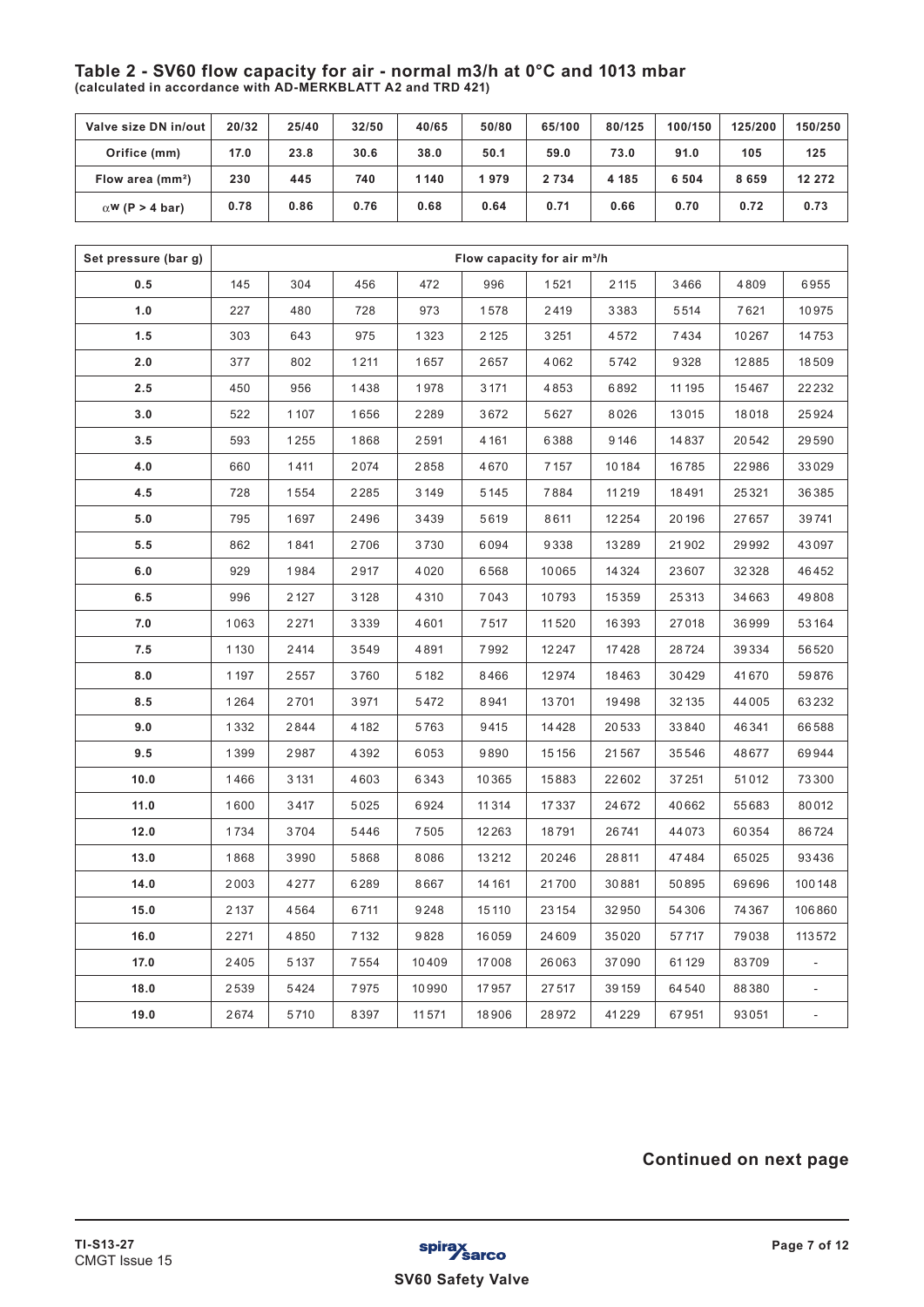### **Table 2 - SV60 flow capacity for air - normal m3/h at 0°C and 1013 mbar (calculated in accordance with AD-MERKBLATT A2 and TRD 421)**

| Valve size DN in/out   | 20/32 | 25/40 | 32/50 | 40/65 | 50/80 | 65/100  | 80/125 | 100/150 | 125/200 | 150/250 |
|------------------------|-------|-------|-------|-------|-------|---------|--------|---------|---------|---------|
| Orifice (mm)           | 17.0  | 23.8  | 30.6  | 38.0  | 50.1  | 59.0    | 73.0   | 91.0    | 105     | 125     |
| Flow area $(mm2)$      | 230   | 445   | 740   | 1140  | 1979  | 2 7 3 4 | 4 185  | 6504    | 8659    | 12 27 2 |
| $\alpha$ W (P > 4 bar) | 0.78  | 0.86  | 0.76  | 0.68  | 0.64  | 0.71    | 0.66   | 0.70    | 0.72    | 0.73    |

| Set pressure (bar q) |         | Flow capacity for air m <sup>3</sup> /h |        |       |       |                |                          |                          |                          |                          |
|----------------------|---------|-----------------------------------------|--------|-------|-------|----------------|--------------------------|--------------------------|--------------------------|--------------------------|
| 20.0                 | 2808    | 5997                                    | 8818   | 12152 | 19855 | 30426          | 43299                    | 71362                    | 97723                    |                          |
| 21.0                 | 2942    | 6284                                    | 9240   | 12733 | 20804 | 31880          | 45368                    | 74773                    | $\blacksquare$           | $\overline{\phantom{a}}$ |
| 22.0                 | 3076    | 6570                                    | 9661   | 13314 | 21753 | 33335          | 47438                    | 78184                    | $\blacksquare$           |                          |
| 23.0                 | 3210    | 6857                                    | 10083  | 13894 | 22702 | 34789          | 49507                    | 81595                    | $\overline{\phantom{a}}$ |                          |
| 24.0                 | 3345    | 7144                                    | 10504  | 14475 | 23651 | 36243          | 51577                    | 85006                    | $\overline{\phantom{a}}$ | $\overline{\phantom{a}}$ |
| 25.0                 | 3479    | 7430                                    | 10926  | 15056 | 24600 | 37698          | 53647                    | 88417                    | $\blacksquare$           |                          |
| 26.0                 | 3613    | 7717                                    | 11347  | 15637 | 25549 | 39152          | 55716                    | $\blacksquare$           | $\overline{\phantom{a}}$ | $\overline{\phantom{a}}$ |
| 27.0                 | 3747    | 8004                                    | 11769  | 16218 | 26498 | 40606          | 57786                    | $\overline{\phantom{a}}$ | ÷.                       |                          |
| 28.0                 | 3882    | 8290                                    | 12 190 | 16799 | 27447 | 42061          | 59856                    | $\blacksquare$           | $\overline{\phantom{a}}$ | $\overline{\phantom{a}}$ |
| 29.0                 | 4016    | 8577                                    | 12612  | 17379 | 28397 | 43515          | 61925                    | $\overline{\phantom{a}}$ | $\overline{\phantom{a}}$ |                          |
| 30.0                 | 4 1 5 0 | 8864                                    | 13033  | 17960 | 29346 | 44969          | 63995                    | ٠                        | $\overline{\phantom{0}}$ |                          |
| 31.0                 | 4284    | 9150                                    | 13455  | 18541 | 30295 | 46424          | 66064                    | $\blacksquare$           | $\blacksquare$           | $\blacksquare$           |
| 32.0                 | 4418    | 9437                                    | 13876  | 19122 | 31244 | 47878          | 68134                    | ÷,                       | ÷,                       |                          |
| 33.0                 | 4553    | 9724                                    | 14298  | 19703 | 31907 | $\blacksquare$ | $\blacksquare$           | $\overline{\phantom{a}}$ | $\overline{\phantom{0}}$ |                          |
| 34.0                 | 4687    | 10010                                   | 14719  | 20284 | 32865 | $\blacksquare$ | $\blacksquare$           | $\overline{\phantom{a}}$ | $\blacksquare$           | $\overline{\phantom{a}}$ |
| 35.0                 | 4821    | 10297                                   | 15141  | 20865 | 33809 | $\blacksquare$ | $\overline{\phantom{a}}$ | ۰                        | $\overline{\phantom{0}}$ |                          |
| 36.0                 | 4955    | 10583                                   | 15562  | 21445 | 34749 | $\sim$         | $\blacksquare$           | $\overline{\phantom{a}}$ | ä,                       |                          |
| 37.0                 | 5089    | 10870                                   | 15984  | 22026 | 35690 | $\blacksquare$ | ÷,                       | ä,                       | ÷.                       |                          |
| 38.0                 | 5224    | 11 157                                  | 16405  | 22607 | 36631 | $\blacksquare$ | $\overline{\phantom{a}}$ | ٠                        | $\overline{\phantom{0}}$ |                          |
| 39.0                 | 5358    | 11443                                   | 16826  | 23188 | 37572 | $\blacksquare$ | $\blacksquare$           | $\overline{\phantom{a}}$ | $\blacksquare$           | $\blacksquare$           |
| 40.0                 | 5492    | 11730                                   | 17248  | 23769 | 38514 | $\blacksquare$ |                          | ۰                        | ä,                       |                          |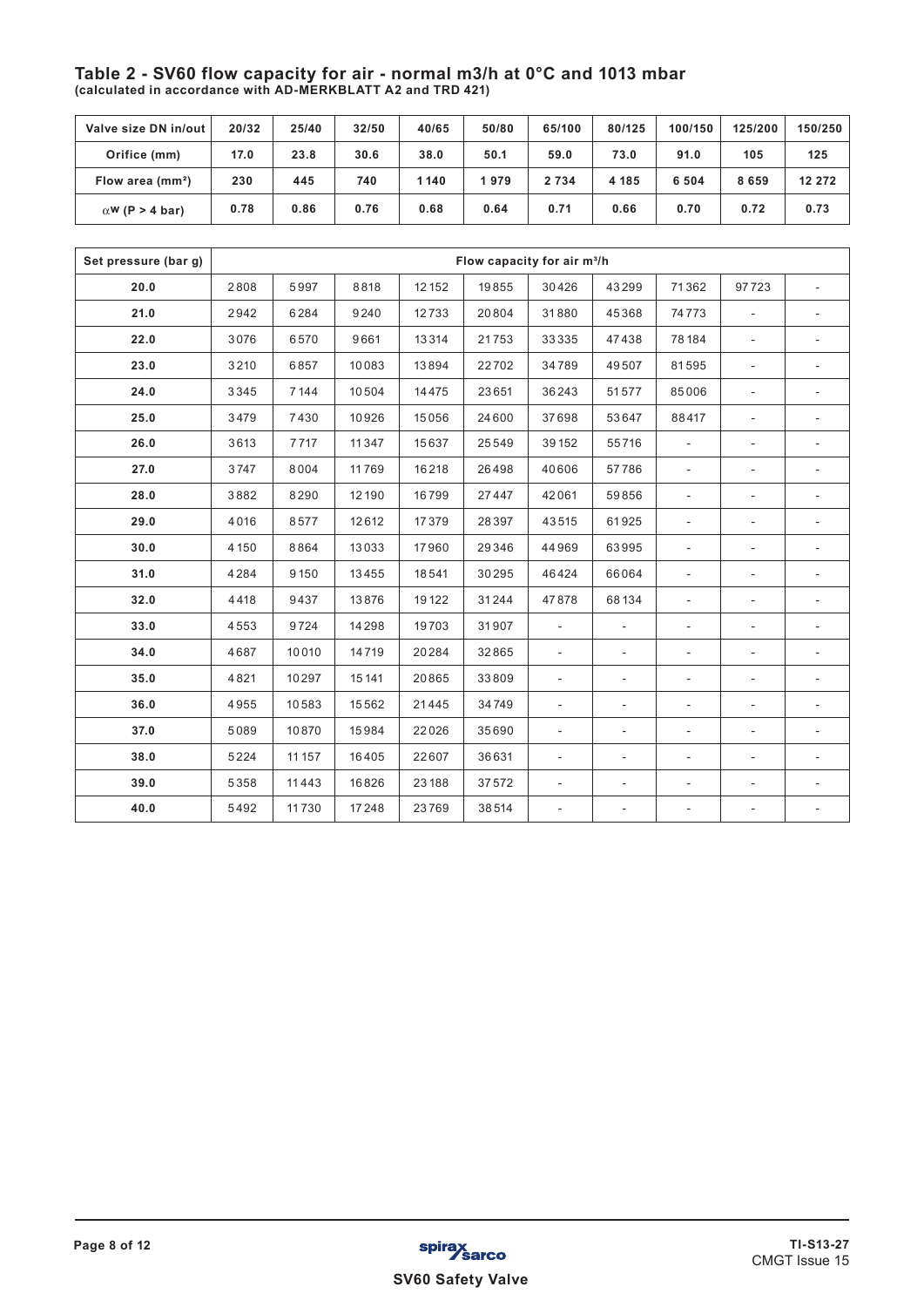### **Table 3 - SV60 flow capacity for water in tonnes/h at 25% overpressure (calculated in accordance with AD-MERKBLATT A2 and TRD 421)**

| Valve size DN in/out | 20/32 | 25/40 | 32/50 | 40/65 | 50/80 | 65/100 | 80/125 | 100/150 | 125/200 | 150/250 |
|----------------------|-------|-------|-------|-------|-------|--------|--------|---------|---------|---------|
| Orifice (mm)         | 17.0  | 23.8  | 30.6  | 38.0  | 50.1  | 59.0   | 73.0   | 91.0    | 105     | 125     |
| Flow area $(mm2)$    | 230   | 445   | 740   | 1140  | 1979  | 2734   | 4185   | 6504    | 8659    | 12272   |
| $\alpha$ W           | 0.5   | 0.5   | 0.5   | 0.5   | 0.5   | 0.5    | 0.5    | 0.5     | 0.5     | 0.5     |

| Set pressure (bar g) | Flow capacity for water tonnes/h |      |       |       |       |       |       |                |                          |        |
|----------------------|----------------------------------|------|-------|-------|-------|-------|-------|----------------|--------------------------|--------|
| 0.5                  | 4.6                              | 8.9  | 14.9  | 22.9  | 39.8  | 55.0  | 84.1  | 130.8          | 174.1                    | 246.7  |
| 1.0                  | 6.5                              | 12.6 | 21.0  | 32.4  | 56.3  | 77.7  | 119.0 | 184.9          | 246.2                    | 348.9  |
| 2.0                  | 9.2                              | 17.9 | 29.8  | 45.8  | 79.6  | 109.9 | 168.3 | 261.5          | 348.2                    | 493.5  |
| 3.0                  | 11.3                             | 21.9 | 36.5  | 56.1  | 97.5  | 134.6 | 206.1 | 320.3          | 426.4                    | 604.4  |
| 4.0                  | 13.1                             | 25.3 | 42.1  | 64.8  | 112.6 | 155.5 | 238.0 | 369.9          | 492.4                    | 697.9  |
| 5.0                  | 14.6                             | 28.3 | 47.1  | 72.5  | 125.8 | 173.8 | 266.1 | 413.5          | 550.5                    | 780.2  |
| 6.0                  | 16.0                             | 31.0 | 51.6  | 79.4  | 137.8 | 190.4 | 291.5 | 453.0          | 603.1                    | 854.7  |
| 7.0                  | 17.3                             | 33.5 | 55.7  | 85.8  | 148.9 | 205.7 | 314.9 | 489.3          | 651.4                    | 923.2  |
| 8.0                  | 18.5                             | 35.8 | 59.5  | 91.7  | 159.2 | 219.9 | 336.6 | 523.1          | 696.4                    | 986.9  |
| 9.0                  | 19.6                             | 37.9 | 63.1  | 97.2  | 168.8 | 233.2 | 357.0 | 554.8          | 738.6                    | 1046.8 |
| 10.0                 | 20.6                             | 40.0 | 66.6  | 102.5 | 178.0 | 245.8 | 376.3 | 584.8          | 778.6                    | 1103.4 |
| 11.0                 | 21.7                             | 42.0 | 69.8  | 107.5 | 186.6 | 257.8 | 394.7 | 613.3          | 816.6                    | 1157.3 |
| 12.0                 | 22.6                             | 43.8 | 72.9  | 112.3 | 194.9 | 269.3 | 412.2 | 640.6          | 852.9                    | 1208.7 |
| 13.0                 | 23.5                             | 45.6 | 75.9  | 116.9 | 202.9 | 280.3 | 429.1 | 666.8          | 887.7                    | 1258.1 |
| 14.0                 | 24.4                             | 47.3 | 78.8  | 121.3 | 210.6 | 290.9 | 445.3 | 691.9          | 921.2                    | 1305.6 |
| 15.0                 | 25.3                             | 49.0 | 81.5  | 125.5 | 218.0 | 301.1 | 460.9 | 716.2          | 953.5                    | 1351.4 |
| 16.0                 | 26.1                             | 50.6 | 84.2  | 129.7 | 225.1 | 310.9 | 476.0 | 739.7          | 984.8                    | 1395.7 |
| 17.0                 | 26.9                             | 52.2 | 86.8  | 133.7 | 232.0 | 320.5 | 490.7 | 762.5          | 1015.1                   |        |
| 18.0                 | 27.7                             | 53.7 | 89.3  | 137.5 | 238.8 | 329.8 | 504.9 | 784.6          | 1044.6                   | ÷,     |
| 19.0                 | 28.5                             | 55.1 | 91.7  | 141.3 | 245.3 | 338.8 | 518.7 | 806.1          | 1073.2                   |        |
| 20.0                 | 29.2                             | 56.6 | 94.1  | 145.0 | 251.7 | 347.6 | 532.2 | 827.0          | 1101.1                   |        |
| 21.0                 | 29.9                             | 58.0 | 96.5  | 148.6 | 257.9 | 356.2 | 545.3 | 847.4          | ä,                       | ÷,     |
| 22.0                 | 30.6                             | 59.3 | 98.7  | 152.0 | 264.0 | 364.6 | 558.2 | 867.4          |                          |        |
| 23.0                 | 31.3                             | 60.7 | 100.9 | 155.5 | 269.9 | 372.8 | 570.7 | 886.9          | $\blacksquare$           | ÷      |
| 24.0                 | 32.0                             | 62.0 | 103.1 | 158.8 | 275.7 | 380.8 | 583.0 | 906.0          | $\Box$                   |        |
| 25.0                 | 32.6                             | 63.2 | 105.2 | 162.1 | 281.4 | 388.7 | 595.0 | 940.0          |                          |        |
| 26.0                 | 33.3                             | 64.5 | 107.3 | 165.3 | 287.0 | 396.4 | 606.8 | $\blacksquare$ | $\blacksquare$           |        |
| 27.0                 | 33.9                             | 65.7 | 109.4 | 168.4 | 292.4 | 403.9 | 618.4 |                |                          |        |
| 28.0                 | 34.6                             | 66.9 | 111.4 | 171.5 | 297.8 | 411.3 | 629.7 | ÷,             | $\overline{\phantom{a}}$ |        |
| 29.0                 | 35.2                             | 68.1 | 113.3 | 174.6 | 303.1 | 418.6 | 640.9 | ä,             | ä,                       |        |

# **Continued on next page**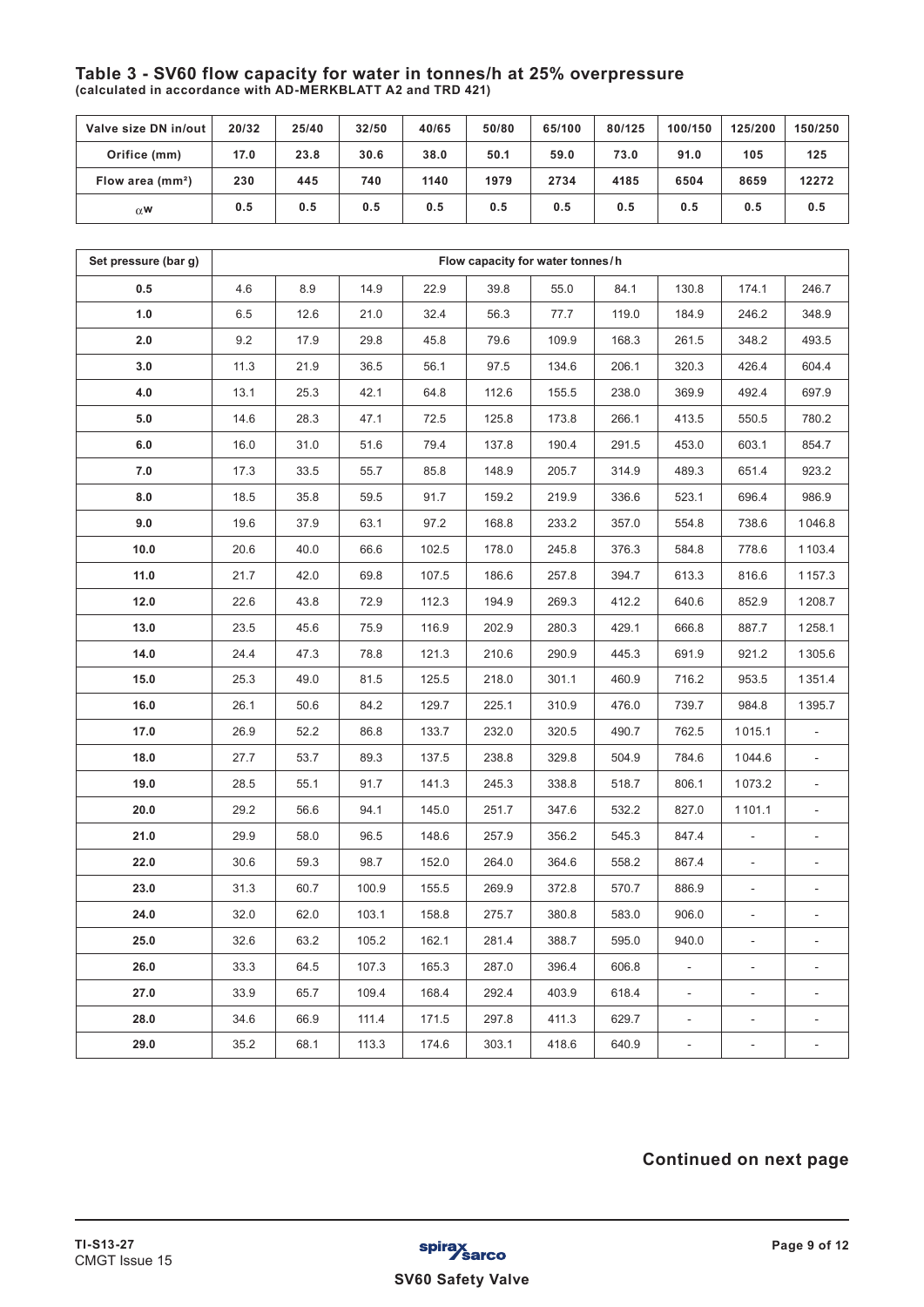### **Table 3 - SV60 flow capacity for water in tonnes/h at 25% overpressure (calculated in accordance with AD-MERKBLATT A2 and TRD 421)**

| Valve size DN in/out | 20/32 | 25/40 | 32/50 | 40/65 | 50/80 | 65/100 | 80/125 | 100/150 | 125/200 | 150/250 |
|----------------------|-------|-------|-------|-------|-------|--------|--------|---------|---------|---------|
| Orifice (mm)         | 17.0  | 23.8  | 30.6  | 38.0  | 50.1  | 59.0   | 73.0   | 91.0    | 105     | 125     |
| Flow area $(mm2)$    | 230   | 445   | 740   | 1140  | 1979  | 2734   | 4185   | 6504    | 8659    | 12272   |
| $\alpha$ W           | 0.5   | 0.5   | 0.5   | 0.5   | 0.5   | 0.5    | 0.5    | 0.5     | 0.5     | 0.5     |

| Set pressure (bar g) |      |      |       |       | Flow capacity for water tonnes/h |                          |                          |                          |                          |                          |
|----------------------|------|------|-------|-------|----------------------------------|--------------------------|--------------------------|--------------------------|--------------------------|--------------------------|
| 30.0                 | 35.8 | 69.3 | 115.3 | 177.6 | 308.2                            | 425.8                    | 651.8                    | $\overline{\phantom{a}}$ | $\overline{\phantom{a}}$ | $\overline{\phantom{a}}$ |
| 31.0                 | 36.4 | 70.4 | 117.2 | 180.5 | 313.3                            | 432.8                    | 662.6                    | $\overline{\phantom{a}}$ | ٠                        | $\overline{\phantom{a}}$ |
| 32.0                 | 36.9 | 71.6 | 119.1 | 183.4 | 318.3                            | 439.7                    | 673.2                    | $\overline{\phantom{a}}$ | ٠                        |                          |
| 33.0                 | 37.5 | 72.7 | 120.9 | 186.2 | 323.3                            | $\overline{\phantom{a}}$ | ٠.                       | $\overline{\phantom{a}}$ | ٠                        | $\overline{\phantom{a}}$ |
| 34.0                 | 38.1 | 73.8 | 122.7 | 189.0 | 328.1                            | $\blacksquare$           | $\overline{\phantom{0}}$ | $\sim$                   | $\overline{\phantom{a}}$ |                          |
| 35.0                 | 38.6 | 74.8 | 124.5 | 191.8 | 332.9                            | $\overline{\phantom{a}}$ | $\overline{\phantom{a}}$ | $\overline{\phantom{a}}$ | ٠                        | $\overline{\phantom{a}}$ |
| 36.0                 | 39.2 | 75.9 | 126.3 | 194.5 | 337.7                            | $\overline{\phantom{a}}$ | $\overline{\phantom{0}}$ | $\overline{\phantom{a}}$ | $\overline{\phantom{a}}$ | $\overline{\phantom{a}}$ |
| 37.0                 | 39.7 | 76.9 | 128.0 | 197.2 | 342.3                            | $\overline{\phantom{a}}$ | $\overline{\phantom{0}}$ | ٠                        | ٠                        | $\overline{\phantom{a}}$ |
| 38.0                 | 40.3 | 78.0 | 129.7 | 199.8 | 346.9                            | $\overline{\phantom{a}}$ | $\overline{\phantom{a}}$ | ٠                        | ٠                        |                          |
| 39.0                 | 40.8 | 79.0 | 131.4 | 202.4 | 351.4                            | $\overline{\phantom{a}}$ | $\overline{\phantom{0}}$ | $\overline{\phantom{a}}$ | ٠                        |                          |
| 40.0                 | 41.3 | 80.0 | 133.1 | 205.0 | 355.9                            | $\overline{\phantom{a}}$ | ۰                        | $\overline{\phantom{a}}$ | ٠                        | $\overline{\phantom{a}}$ |

# **Table 4 w/Kdr values for SV60 safety valves**

| Set pressure (bar g) |              |              |              |              |              |              |              |              |           |  |  |
|----------------------|--------------|--------------|--------------|--------------|--------------|--------------|--------------|--------------|-----------|--|--|
| <b>Size</b>          | $0.2 - 0.49$ | $0.5 - 0.99$ | $1.0 - 1.49$ | $1.5 - 1.99$ | $2.0 - 2.49$ | $2.5 - 2.99$ | $3.0 - 3.49$ | $3.5 - 3.99$ | Above 4.0 |  |  |
| <b>DN20 x DN32</b>   | 0.56         | 0.62         | 0.69         | 0.73         | 0.75         | 0.76         | 0.77         | 0.78         | 0.78      |  |  |
| <b>DN25 x DN40</b>   | 0.62         | 0.67         | 0.75         | 0.80         | 0.82         | 0.84         | 0.85         | 0.85         | 0.86      |  |  |
| <b>DN32 x DN50</b>   | 0.56         | 0.60         | 0.68         | 0.73         | 0.75         | 0.76         | 0.76         | 0.76         | 0.76      |  |  |
| <b>DN40 x DN65</b>   | 0.45         | 0.51         | 0.59         | 0.64         | 0.66         | 0.68         | 0.68         | 0.68         | 0.68      |  |  |
| <b>DN50 x DN80</b>   | 0.47         | 0.49         | 0.55         | 0.59         | 0.61         | 0.63         | 0.63         | 0.63         | 0.64      |  |  |
| <b>DN65 x DN100</b>  | 0.50         | 0.55         | 0.61         | 0.66         | 0.68         | 0.69         | 0.70         | 0.71         | 0.71      |  |  |
| <b>DN80 x DN125</b>  | 0.45         | 0.50         | 0.56         | 0.60         | 0.63         | 0.64         | 0.65         | 0.66         | 0.66      |  |  |
| <b>DN100 x DN150</b> | 0.48         | 0.52         | 0.59         | 0.63         | 0.66         | 0.67         | 0.68         | 0.69         | 0.70      |  |  |
| <b>DN125 x DN200</b> | 0.50         | 0.55         | 0.61         | 0.65         | 0.68         | 0.70         | 0.71         | 0.72         | 0.72      |  |  |
| <b>DN150 x DN250</b> | 0.51         | 0.56         | 0.62         | 0.66         | 0.69         | 0.71         | 0.72         | 0.73         | 0.73      |  |  |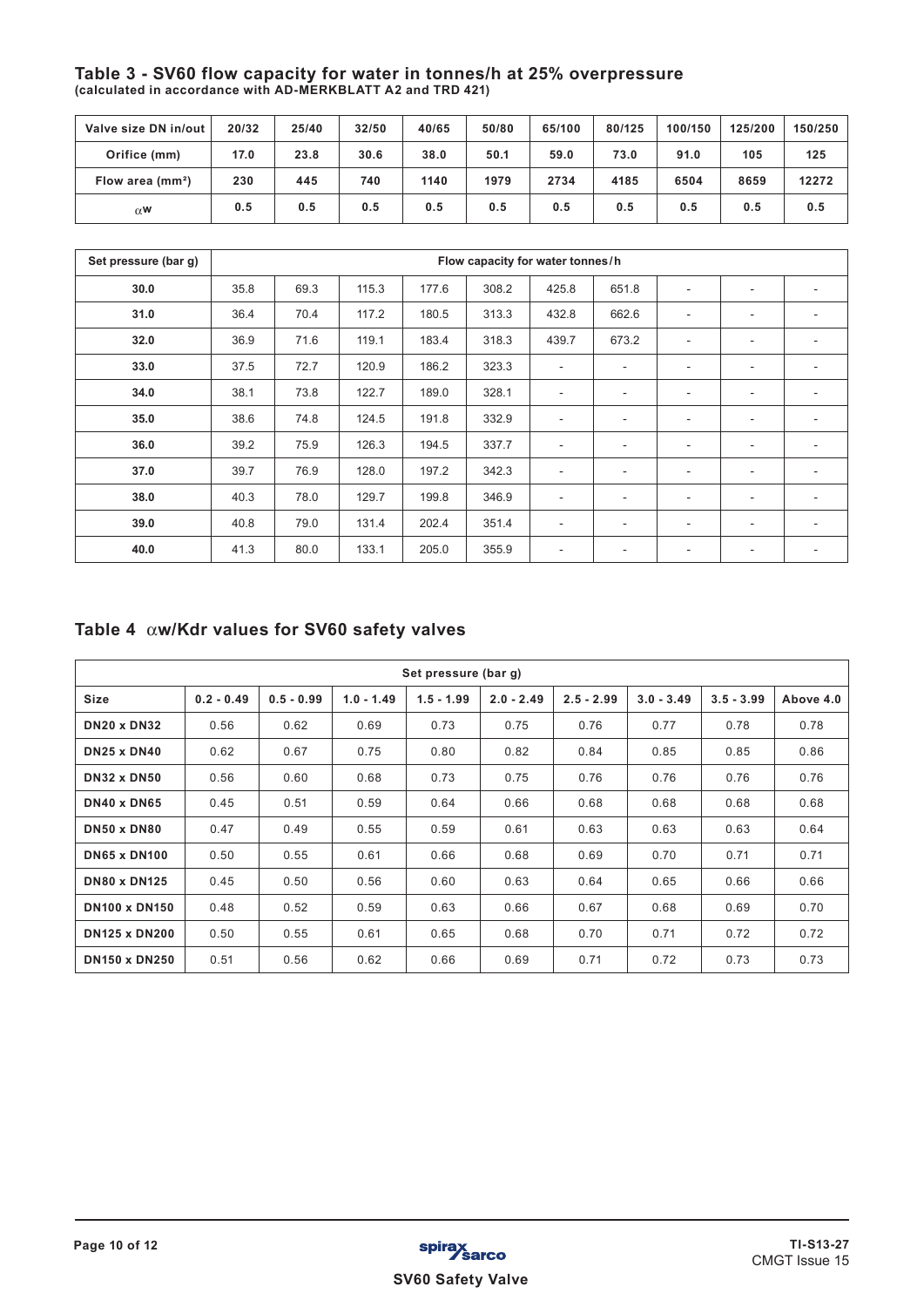### **Sizing and selection**

Refer to:- http://www.spiraxsarco.com/prs/product-sizing.asp

## **Dimensions/weights (approximate) in mm and kg**

| Size                 |     |     | <b>Dimensions</b> |        |              | Weight       |
|----------------------|-----|-----|-------------------|--------|--------------|--------------|
| Inlet/Outlet         |     |     |                   | Flow Ø | <b>SV604</b> | <b>SV607</b> |
|                      | Α   | в   | C                 | D      |              |              |
| <b>DN20 - DN32</b>   | 85  | 95  | 385               | 17.0   | 10.5         | 10.5         |
| <b>DN25 - DN40</b>   | 100 | 105 | 435               | 23.8   | 12.5         | 11.5         |
| <b>DN32 - DN50</b>   | 110 | 115 | 450               | 30.6   | 16.0         | 15.0         |
| <b>DN40 - DN65</b>   | 115 | 140 | 520               | 38.0   | 18.0         | 18.0         |
| <b>DN50 - DN80</b>   | 120 | 150 | 535               | 50.1   | 20.0         | 22.0         |
| <b>DN65 - DN100</b>  | 140 | 170 | 710               | 59.0   | 40.0         | 38.0         |
| <b>DN80 - DN125</b>  | 160 | 195 | 790               | 73.0   | 56.0         | 53.0         |
| <b>DN100 - DN150</b> | 180 | 220 | 835               | 91.0   | 77.0         | 75.0         |
| <b>DN125 - DN200</b> | 200 | 250 | 1042              | 105.0  | 120.0        | 115.0        |
| <b>DN150 - DN250</b> | 225 | 285 | 1165              | 125.0  | 190.0        | 180.0        |